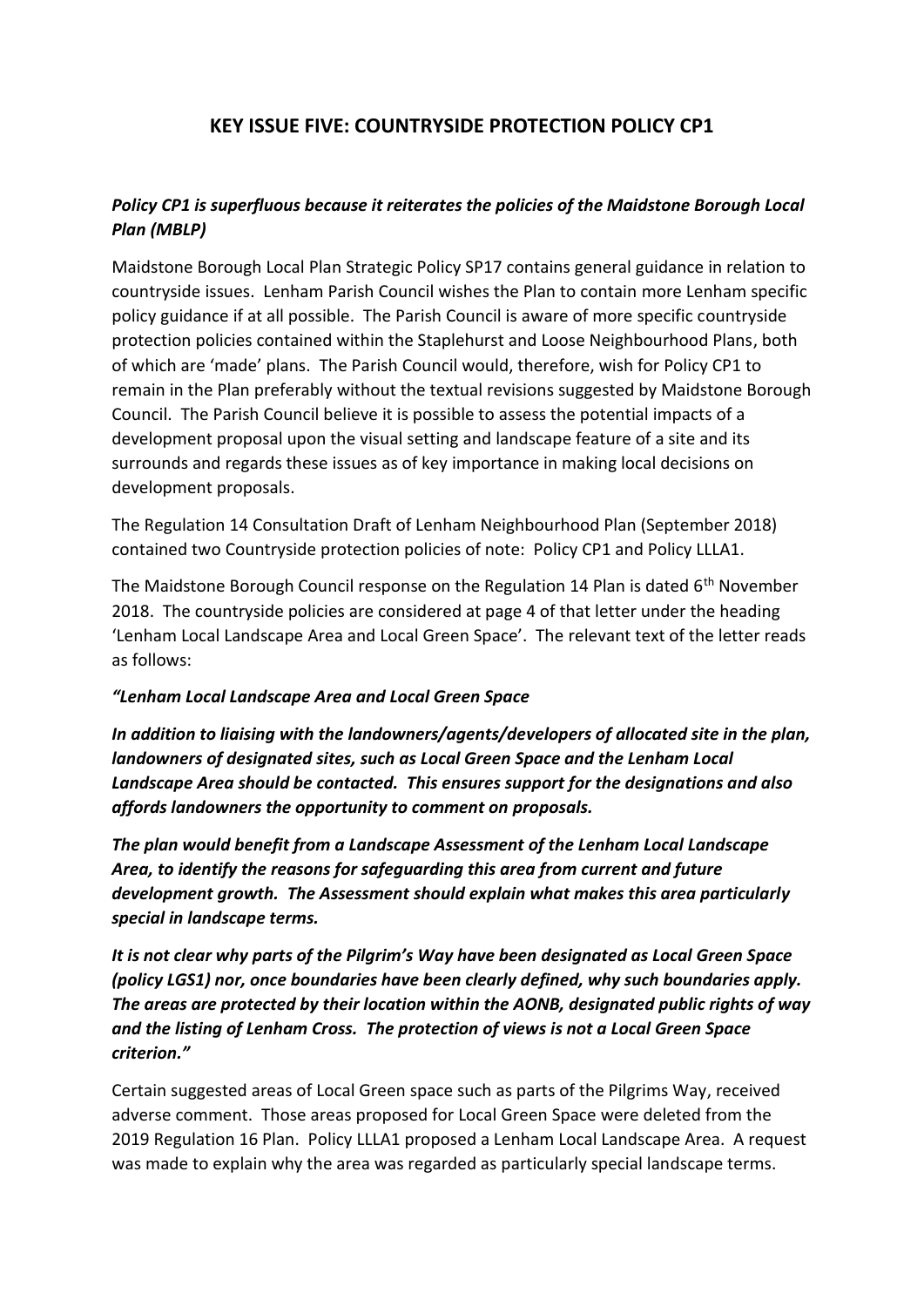Rather than seek to justify this Policy, Lenham Parish Council decided to delete the proposed LLLA designation entirely from the 2019 Regulation 16 Plan.

Countryside Protection Policy CP1 was contained within the 2018 Regulation 14 Consultation Draft Plan. The Policy received no adverse comment in the MBC response dated 6<sup>th</sup> November 2018. The Policy is continued virtually unaltered in the 2019 Regulation 16 Consultation Draft Plan. The Parish Council finds it hard to understand why Countryside Protection Policy CP1 is now regarded as superfluous when it was previously not the subject of any adverse comment.

The parish Council is aware of the Staplehurst Neighbourhood Plan which was made on 7<sup>th</sup> December 2016. Although this Plan pre-dates the adoption of MBLP in October 2017 it would have been made in the context of the emerging MBLP policies.

Policy PW2 in the made Staplehurst Neighbourhood Plan reads as follows:

*Proposals for New Development in the Countryside beyond the extended village envelope will be assessed in terms of the potential impact of the development upon the visual setting and landscape features of the site and its surroundings, the potential impact upon the biodiversity of the area and other relevant planning considerations, such as the impact of traffic and noise. Proposals which fail to demonstrate these impacts can be satisfactorily addressed will not be supported.*

Lenham Parish Council supports the objective of Policy PW2 and would wish Lenham Neighbourhood Plan to contain a similar policy but with the emphasis on more Lenham based criteria. Lenham Parish Council believes such a policy is welcome because it introduces more local considerations beyond those contained in MBLP. The Parish Council considers this element of local interpretation to be a key benefit of the Neighbourhood Plan.

Lenham Parish Council is also aware of the Loose Neighbourhood Plan which was made on 25<sup>th</sup> September 2019 and therefore fully reflects the policies of MBLP.

Loose Neighbourhood Plan contains policies:

- LP1 'Views Across Village and Countryside
- LP2 ' Loose Valley Landscape of Local Value' and
- LP3 'Design of Development in the Countryside'.

Lenham Parish council supports the objectives of policies LP1-LP3 and would wish Lenham Neighbourhood Plan to contain a similar Lenham-based approach to important countryside criteria.

Lenham Parish Council is aware of a representation submitted on behalf of 'Save our Heath Land' (SOHL). This organisation is a Lenham-based local countryside amenity protection organisation.